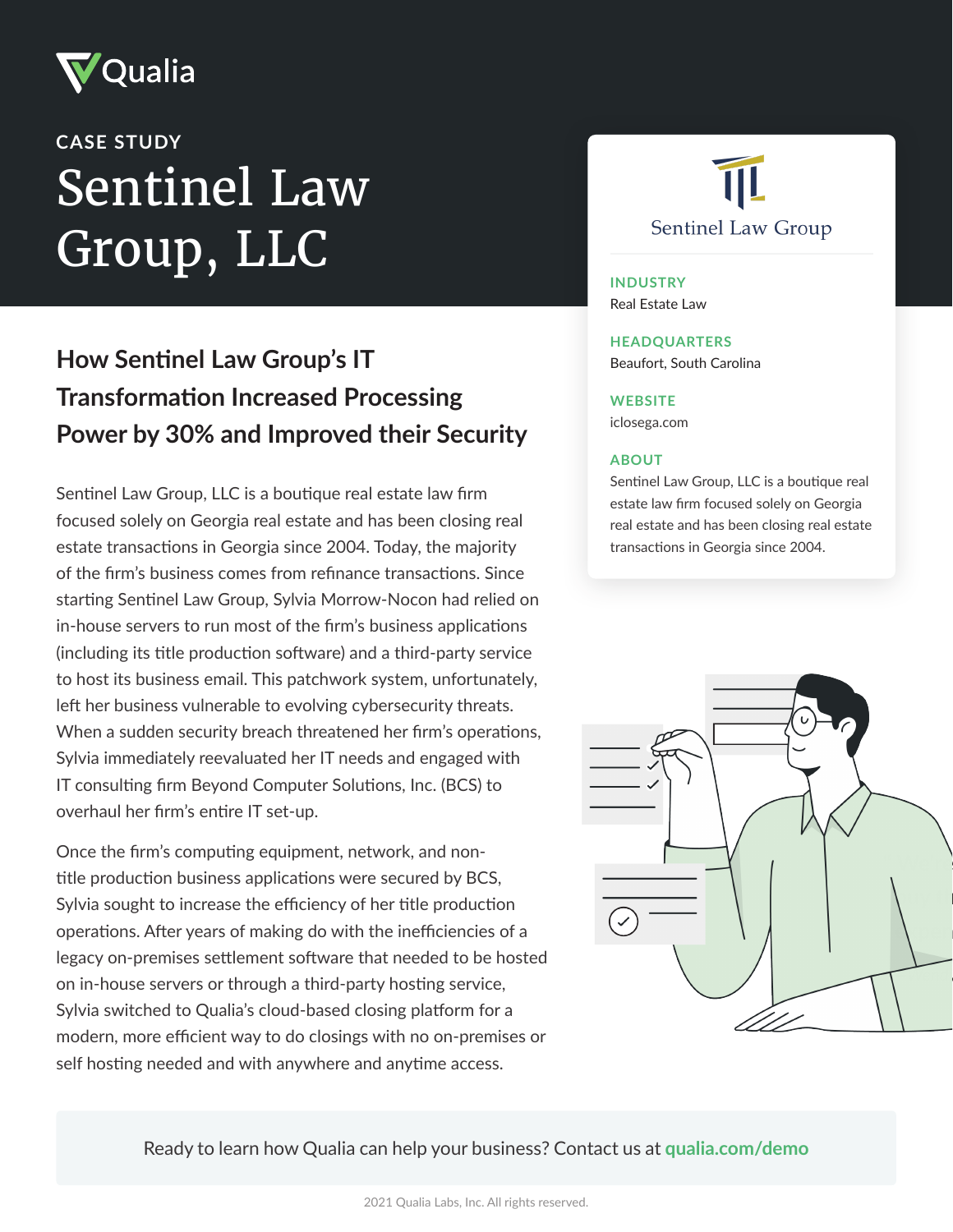

# **Strengthening IT services to combat evolving cybersecurity threats**

### **SENTINEL LAW GROUP'S IT CHALLENGES**

In 2014, a business email compromise (BEC) cyberattack exposed vulnerabilities within Sentinel Law Group's third-party email service provider. The security incident quickly prompted Sentinel Law Group to re-evaluate its IT set-up. Finding a trusted IT firm to support all of its day-to-day IT services like its email communication system, business applications, and devices became crucial to its survival.

**Business Email Compromise (BEC) attacks continue to climb today. According to the FBI's 2020 Internet Crime Complaint Center (FBI IC3), BEC schemes were the costliest cybercrime reported for the third consecutive year, with an estimated loss of upwards of \$1.8 billion.**

As soon as the BEC attack happened, Sylvia reached out to Chris Noles, President of Beyond Computer Solutions, Inc. (BCS), for help. BCS is a trusted IT company that has been providing consulting services and managed IT solutions since 2000. The company's mission is to help small and mid-sized businesses leverage the same IT services, technologies, and tools that larger corporations utilize at a predictable cost to compete with larger organizations successfully. BCS was an ideal fit for Sentinel Law Group because of its long-standing experience working with real estate law firms and title companies in Georgia and across the rest of the south and southeast regions.

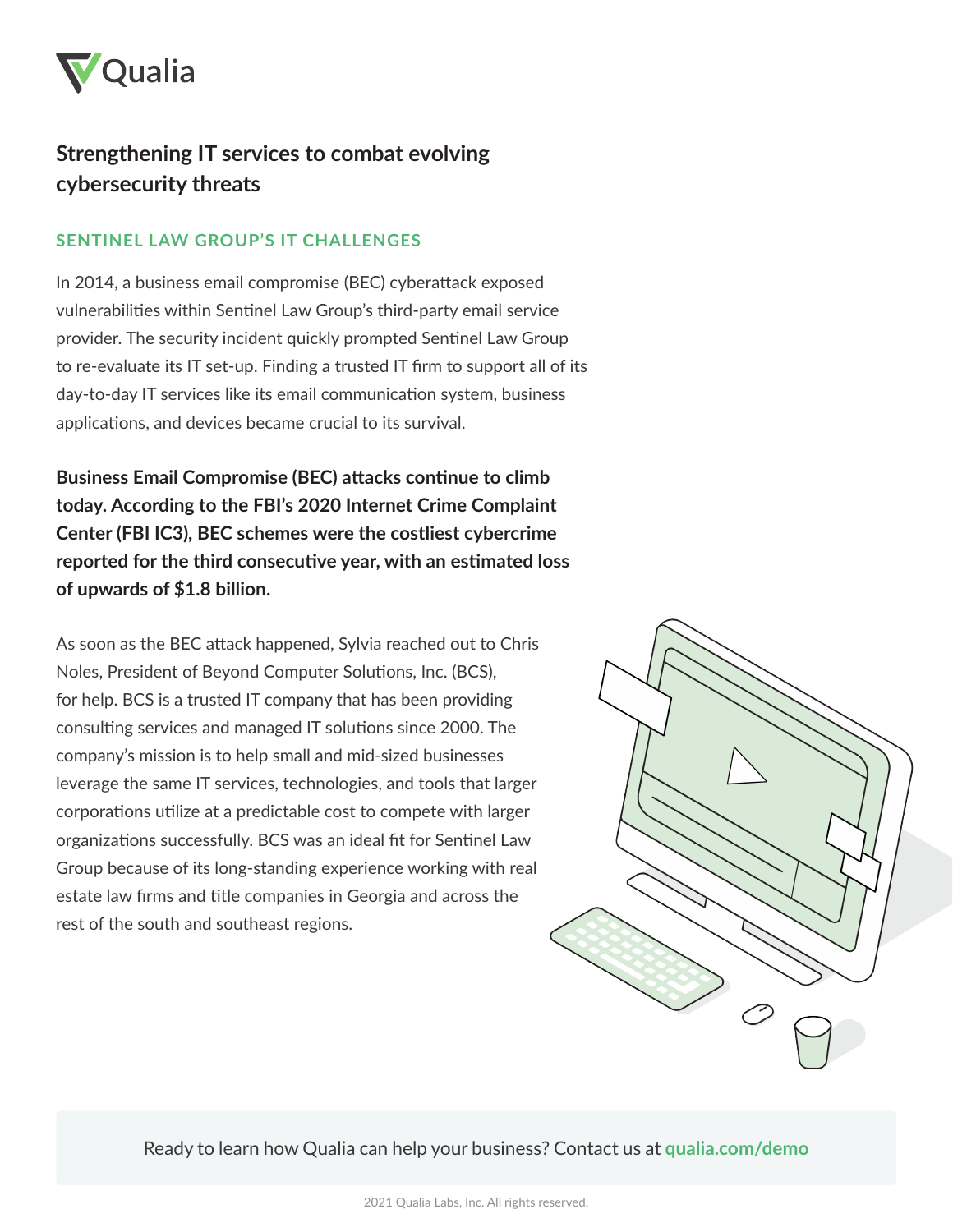

#### **A SOLUTION FOR SENTINEL'S IT NEEDS WITH BCS**

Within two days of the BEC attack, Sentinel Law Group was up and running again thanks to the support of the BCS team. BCS quickly and successfully migrated Sentinel Law Group off of their in-house servers, helped them switch to Microsoft Office 365 for their general email needs, and moved their non-title production business applications to BCS's secure cloud-based environment. This provided additional layers of security to prevent further cyberattacks and improve business efficiencies through reliability and seamless integration with other tools and applications like Microsoft Office 365, etc.

With BCS' help, Sentinel Law Group no longer had to worry about managing in-house servers and the continual maintenance and costs involved. They only needed their computers and an internet connection to perform their day-to-day work. There was a relief knowing that BCS was securing their business applications and computers with additional layers of security to protect against evolving threats. On top of that, BCS also managed their data backups, system updates, network traffic monitoring, and security protocols, providing access to the same technologies and tools that larger corporations use, but at an affordable cost.

**"Once you realize your exposure to data breaches and attacks on our industry and you find a wonderful partner to mitigate that risk, it is huge because you can sleep at night."**

*— Sylvia K. Morrow-Nocon, Attorney & Owner, Sentinel Law Group, LLC*

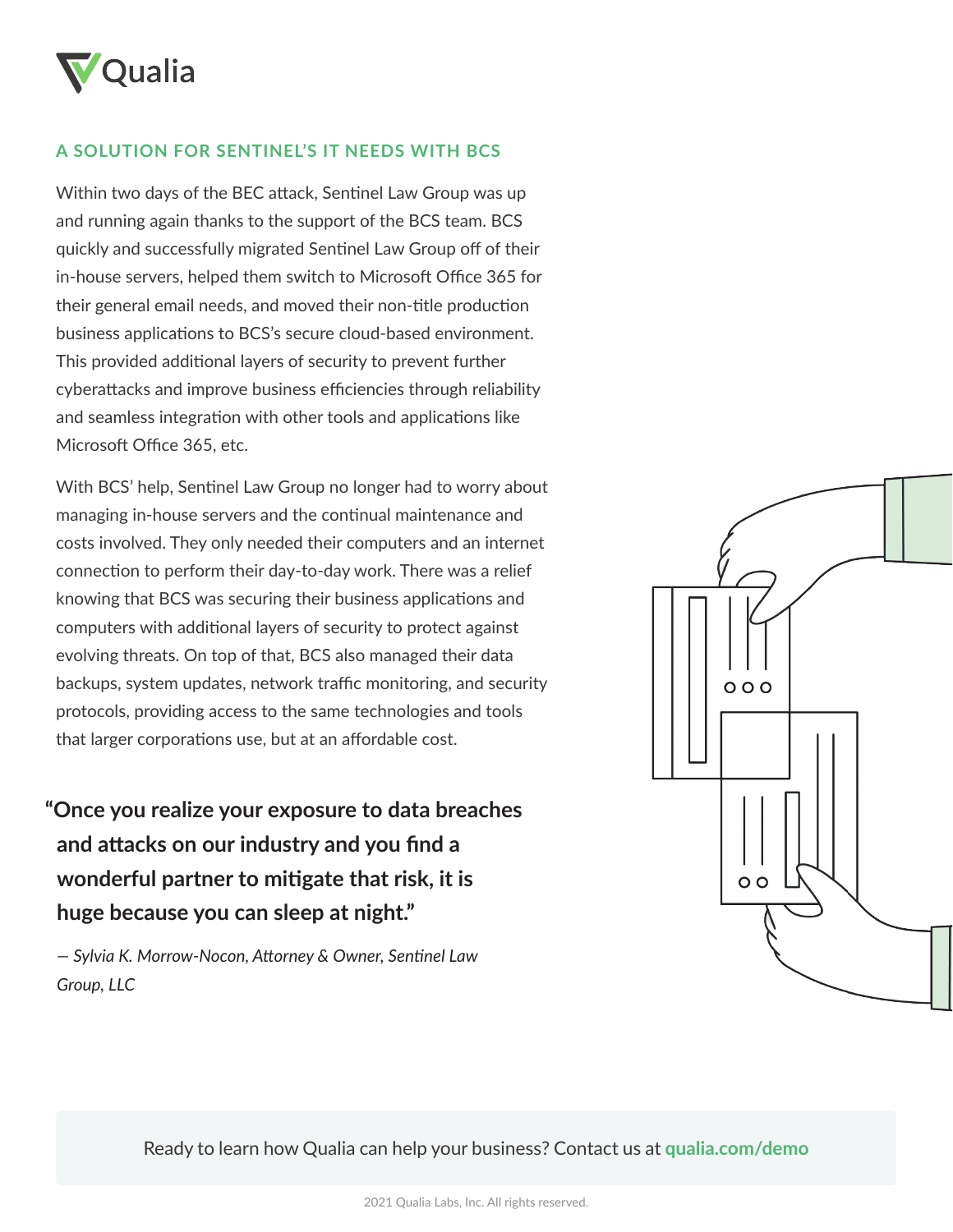

Sylvia brought on BCS to ultimately help with two separate areas of their business:

- First, as mentioned above, to mitigate the risk of future cyber attacks by moving their non-title related IT needs to BCS' solutions.
- Secondly, as you read on below, to help make the transition seamless from Sentinel Law Group's legacy on-premises settlement software to Qualia's cloud-based platform by maintaining the historical data from the legacy software and making it easy to access.  $\bullet$

## **Sentinel Law Group's IT Setup**



Qualia Cloud-Based Application (Hosted on AWS) **Title Production Software** 



**BCS Cloud Environment**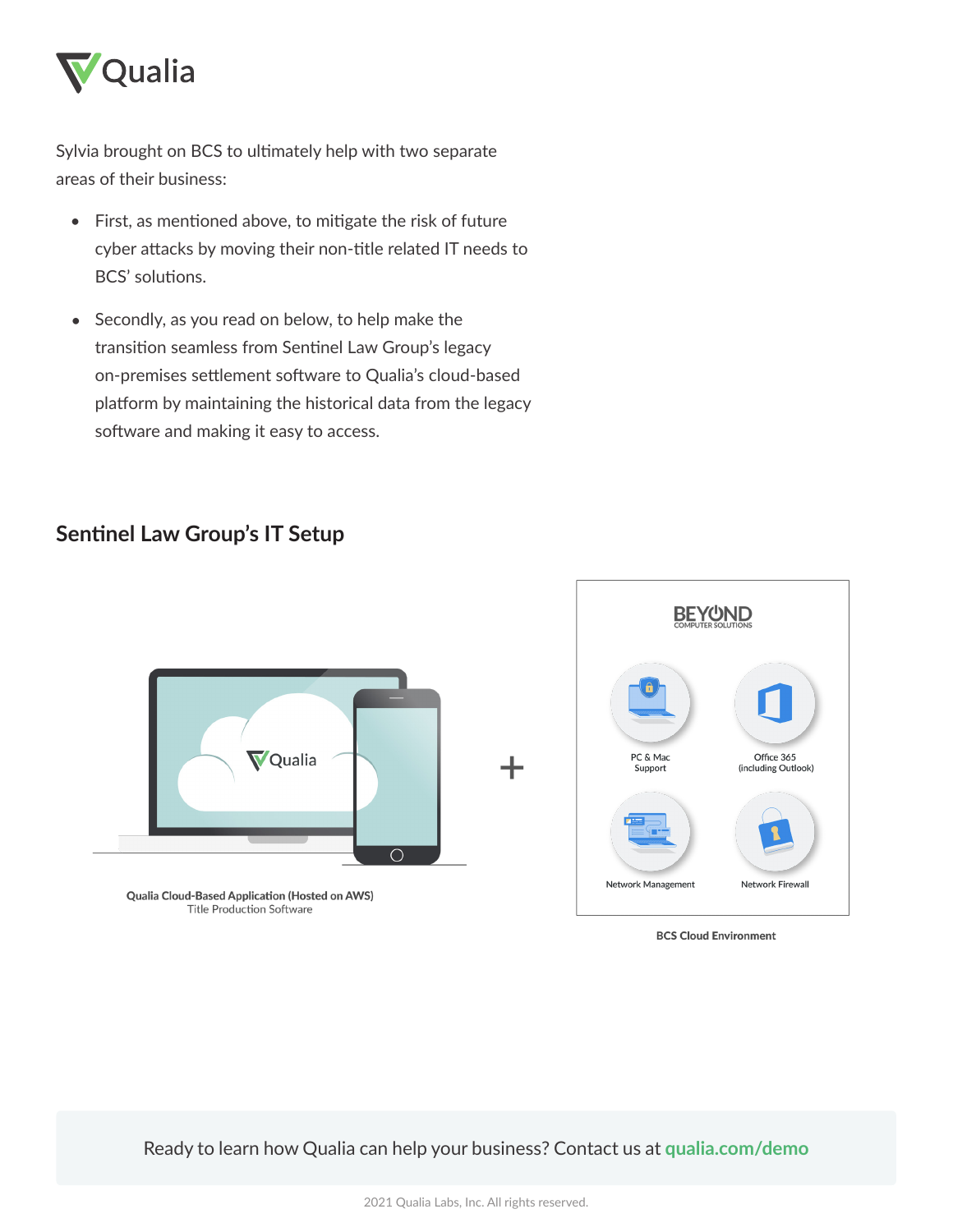

# **Finding a modern, more efficient way to do closings**

## **SENTINEL LAW GROUP'S TITLE PRODUCTION SOFTWARE CHALLENGES**

Sentinel Law Group had a long history of utilizing on-premise legacy settlement software for its operations. Though the team managed, there were recurring inefficiencies: the constant need to re-key information, the hassle of referring to a manual for the specific coding language to create and customize documents, and doing 1099s required learning a new process every year.

When her settlement software provider at the time convinced Sylvia to try out having the on-premises software hosted on the provider's remote servers instead of her in-house servers, the inefficiencies became particularly poignant. Operations were disrupted and the Sentinel Law Group's team could not get documents out or figures finalized for time-sensitive files. To make matters worse, there was a lack of customer support from their previous software provider to tackle these issues.

This negative experience with the title production software coupled with the security incident was ultimately a catalyst for Sylvia to reevaluate the security and efficiency of her business overall. Once BCS was managing IT support for Sentinel Law Group's Office 365, devices and network, Sylvia was ready to take the next step toward modernizing her title production operations with a cloud-based digital closing platform.

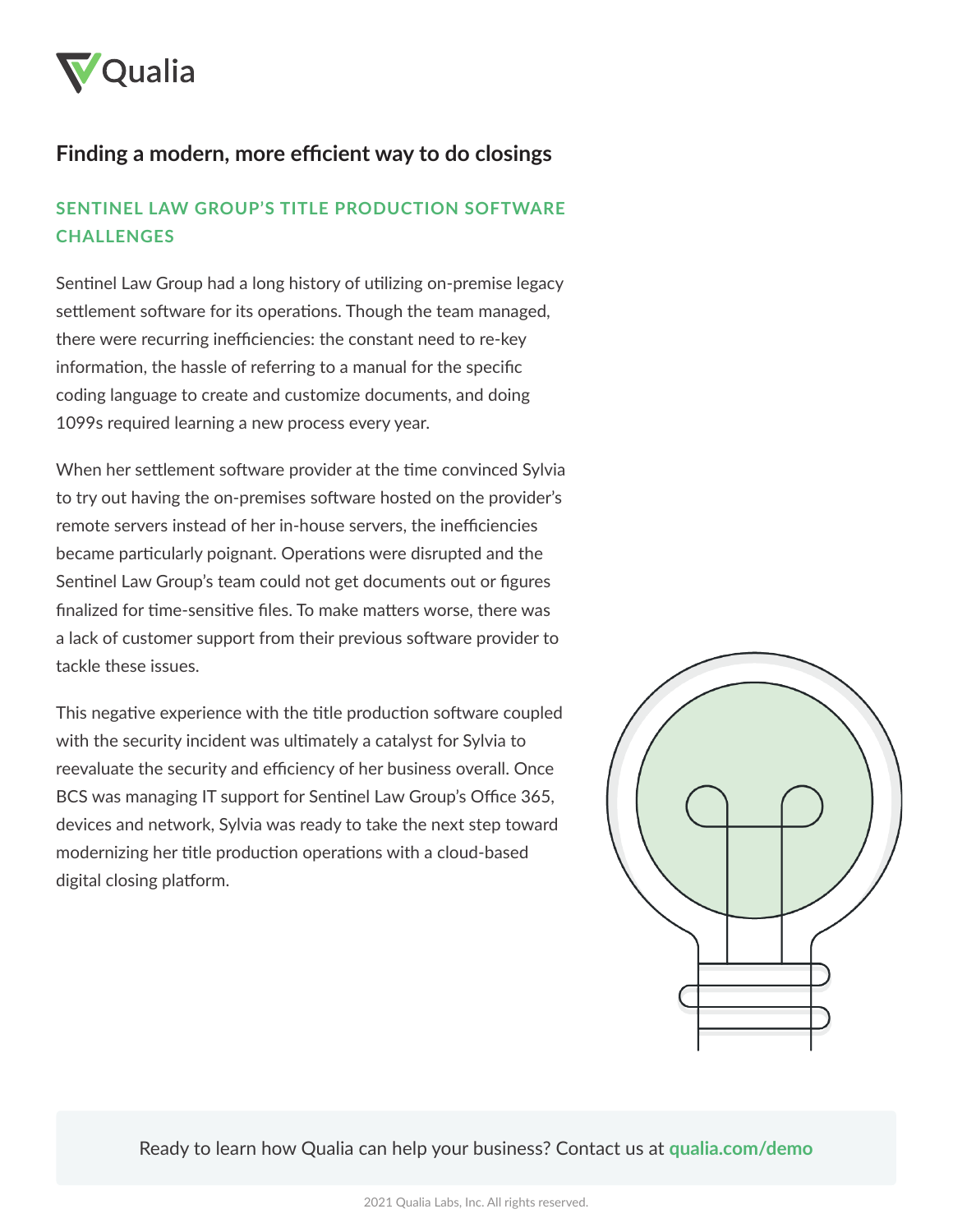

#### **A MODERN CLOSING SOFTWARE SOLUTION WITH QUALIA**

Qualia's unified digital closing platform provides the infrastructure to streamline the home purchase, sale, and refinance experiences on one secure platform—providing a modern, more efficient way to do closings.

According to Sylvia, Qualia immediately stood out against the competition. Not only was the user interface much more intuitive and the technology of the closing platform far superior from their old settlement software, helping to greatly improve day-to-day operations and efficiency, but the people at Qualia provided follow-up, follow-through, and tremendous customer support. BCS helped to make the transition to Qualia even more seamless by helping to maintain the historical data from the previous settlement software and making that data easily accessible.

In contrast to Sentinel Law Group's previous settlement software provider, Qualia is a truly cloud-based platform. As such, there is no need to host Qualia on in-house servers or for BCS to host Qualia in its cloud environment. Qualia's products and data reside and are backed up with Amazon Web Services (AWS)—one of the largest and highly protected cloud hosting providers in the world. AWS clients include military, global banks, and other organizations that maintain highly sensitive information. AWS works with customers spanning every industry of every size from startups to public companies. Millions of individuals and businesses rely on AWS to securely store their data in a cloud accessible remotely. As a result, Sylvia and her team can access Qualia with just a web browser and an internet connection, giving them the flexibility to work anywhere and on any device, in a secure way. In fact in 2020, amid the pandemic, Sylvia and her team relocated to South Carolina while continuing to conduct business exclusively in Georgia.

The firm has experienced exponential growth since switching to Qualia—processing a monthly average of 400+ closings. Qualia's easy-to-use cloud-based platform, customizable templates, built-in automations, and effortless 1099 reporting, enabled Sentinel Law Group to increase its processing power by 30% with the same size team during this time.